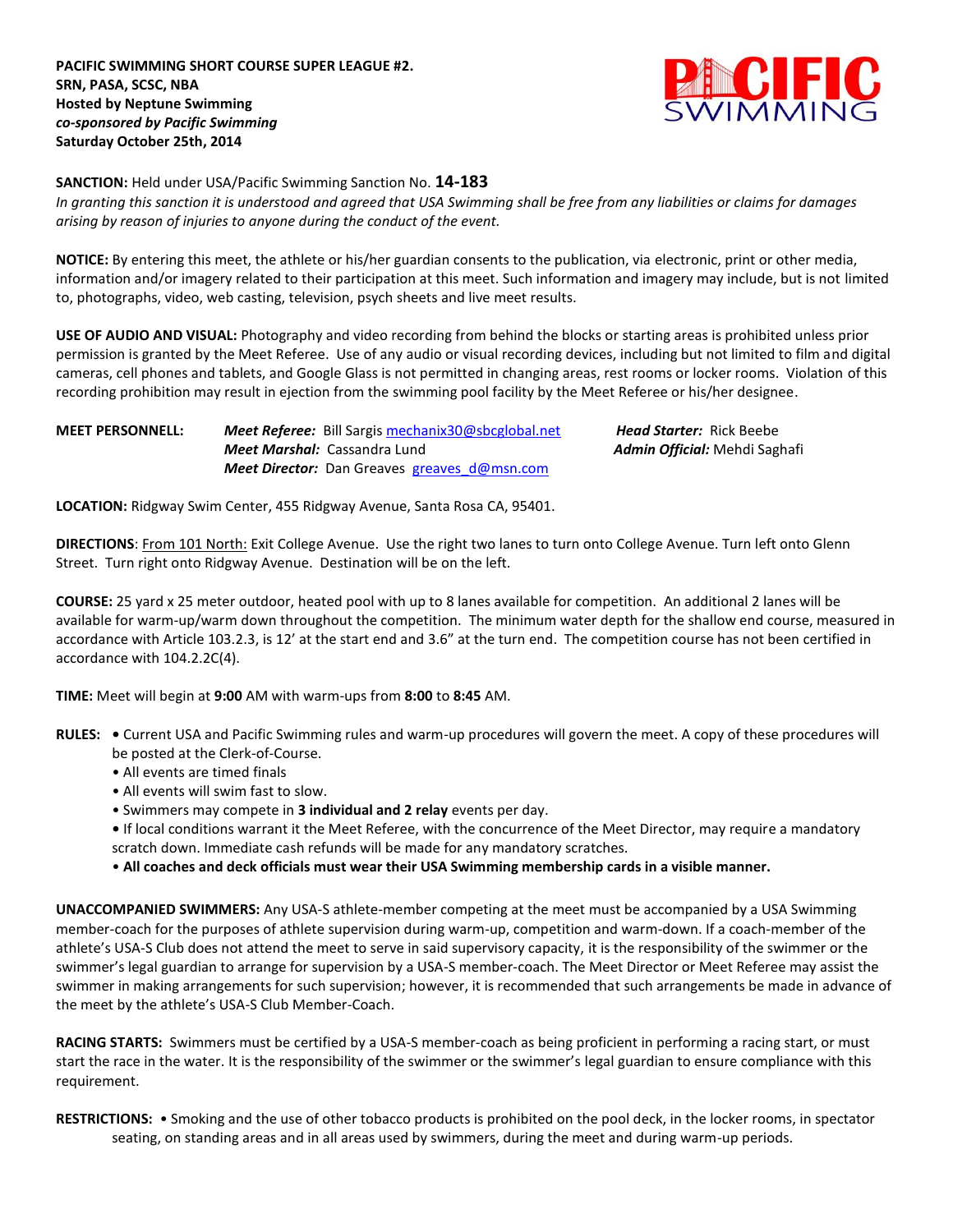- Sale and use of alcoholic beverages is prohibited in all areas of the meet venue.
- No glass containers are allowed in the meet venue.
- No propane heater is permitted except for snack bar/meet operations.
- All shelters must be properly secured.

• Except where venue facilities require otherwise, changing into or out of swimsuits other than in locker rooms or other designated areas is not appropriate and is strongly discouraged.

• Destructive devices, to include but not limited to, explosive devices and equipment, firearms (open or concealed), blades, knives, mace, stun guns and blunt objects are strictly prohibited in the swimming facility and its surrounding areas. If observed, the Meet Referee or his/her designee may ask that these devices be stored safely away from the public or removed from the facility. Noncompliance may result in the reporting to law enforcement authorities and ejection from the facility. Law enforcement officers (LEO) are exempt per applicable laws.

### **ELIGIBILITY:**

- Swimmers competing at this meet must be members of SRN, PASA, NBA or SCSC.
- Swimmers must be current members of USA-S and enter their name and registration number on the meet entry card as they are shown on their Registration Card. If this is not done, it may be difficult to match the swimmer with the registration and times database. The meet host will check all swimmer registrations against the SWIMS database and if not found to be registered, the Meet Director shall accept the registration at the meet (a \$10 surcharge will be added to the regular registration fee). Duplicate registrations will be refunded by mail.
- Disabled swimmers are welcome to attend this meet and should contact the Meet Director or Meet Referee regarding and special accommodations on entry times and seeding per Pacific Swimming policy.
- Unattached swimmers may compete, but may not score team points. Unattached swimmers will be seeded the same as attached swimmers
- Entries with **"NO TIME" will be accepted.**
- The swimmer's age will be the age of the swimmer on the first day of the meet.

**ENTRY FEES**: \$400.00 per team payable to Neptune Swimming.

### **MAILED ENTRIES: Entries must be postmarked by midnight on Wednesday, October 15th, 2014. No late entries will be accepted.**

**Make check payable to: Neptune Swimming Mail Entries to: Super League #2 PO Box 317 Santa Rosa, CA 95402**

**RELAY ENTRIES:** Relay Cards with any adjustments to athletes must be filled out completely by the coaches and turned in by 8:30 AM the day of the meet. Both the 400 Y MR and the 400 Y Free relay will be swum as a MIXED relay, with relay team consisting of 2 girls and 2 boys in no particular order.

**SEEDING**: The meet will be pre-seeded.

**SCRATCHES**: Any swimmers not reporting for or competing in an individual timed final event that they have entered shall not be penalized.

**SCORING: There is a limit of three (3) scoring individual swimmers per event per team, and a limit of two (2) scoring relays per team.**

### **Each individual event and relay event will be scored as below:**

|  |  |           | Individual 1st $2^{nd}$ 3rd $4^{th}$ 5 <sup>th</sup> Relay 1st $2^{nd}$ 3rd |  |  |
|--|--|-----------|-----------------------------------------------------------------------------|--|--|
|  |  | 9 4 3 2 1 | 11 4 2                                                                      |  |  |
|  |  |           |                                                                             |  |  |

**AWARDS:** None

**ADMISSION:** Free. Programs will not be available for purchase.

**SNACK BAR & HOSPITALITY:** No snack bar provided. Light hospitality will be available for working officials and coaches.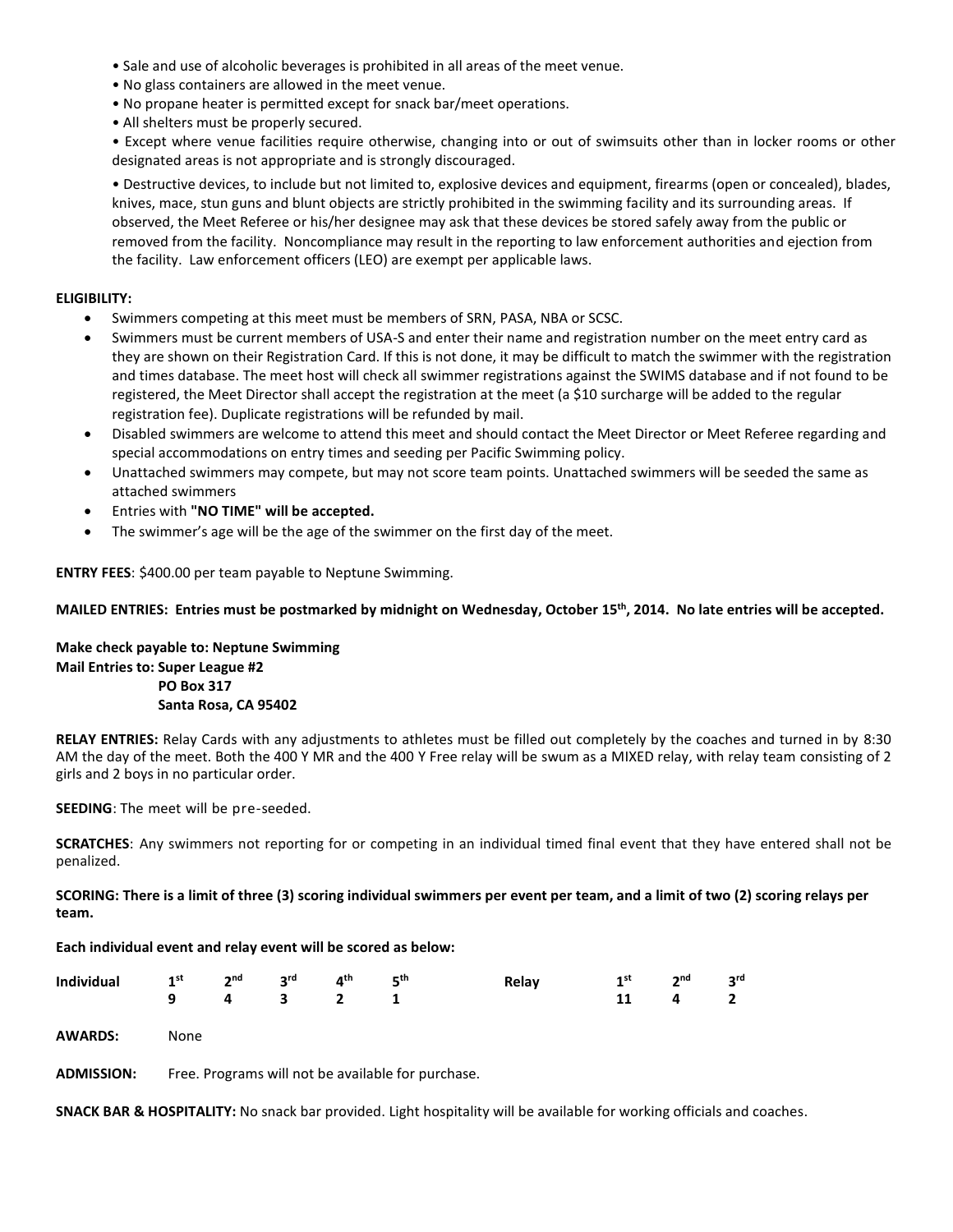## **MISCELLANEOUS: No overnight parking allowed. No noise makers allowed in pool facility. Parents please respect the area designated for coaches and officials (i.e. do not sit or stand in front of coaches or officials)**

### **Minimum Number of Officials Rule**

No more than 3 days after close of entries, meet management (Meet Director and/or Meet Referee) shall contact a representative from each team participating in the meet, and provide a preliminary inventory of the officials that team is required to provide for each session. Each team shall, by the start of the meet, provide to the Meet Director or designee a list of Officials who have agreed to represent that team during each session of the meet.

At the meet, meet management shall conduct an inventory of officials, and shall compare the number of swimmers entered in each session by each team with the number of officials present representing each team. If meet management certifies that a team has not provided sufficient officials for any session of the meet in accordance with the table below, excluding finals in a trials and finals meet, the team will be fined \$100 per missing official per session of the meet.

| Number of swimmers competing in meet per team: | *Number of trained and carded officials required: |
|------------------------------------------------|---------------------------------------------------|
| $1 - 10$                                       | 0                                                 |
| $11 - 25$                                      |                                                   |
| 26-50                                          |                                                   |
| $51 - 75$                                      | 3                                                 |
| 76-100                                         | 4                                                 |
| 101 or more                                    |                                                   |
|                                                |                                                   |

\*Zone 3 will include Colorado, Intermediary/ Chief Timing Judge, and Computer operator in the count of officials for a session although these positions are not carded. Zone 3 will accept Trainees in the count of officials for a session, as long as they are carded. Teams may use officials "borrowed" from other teams, or unattached officials at the meet who agree, to fulfill their obligation under the rule